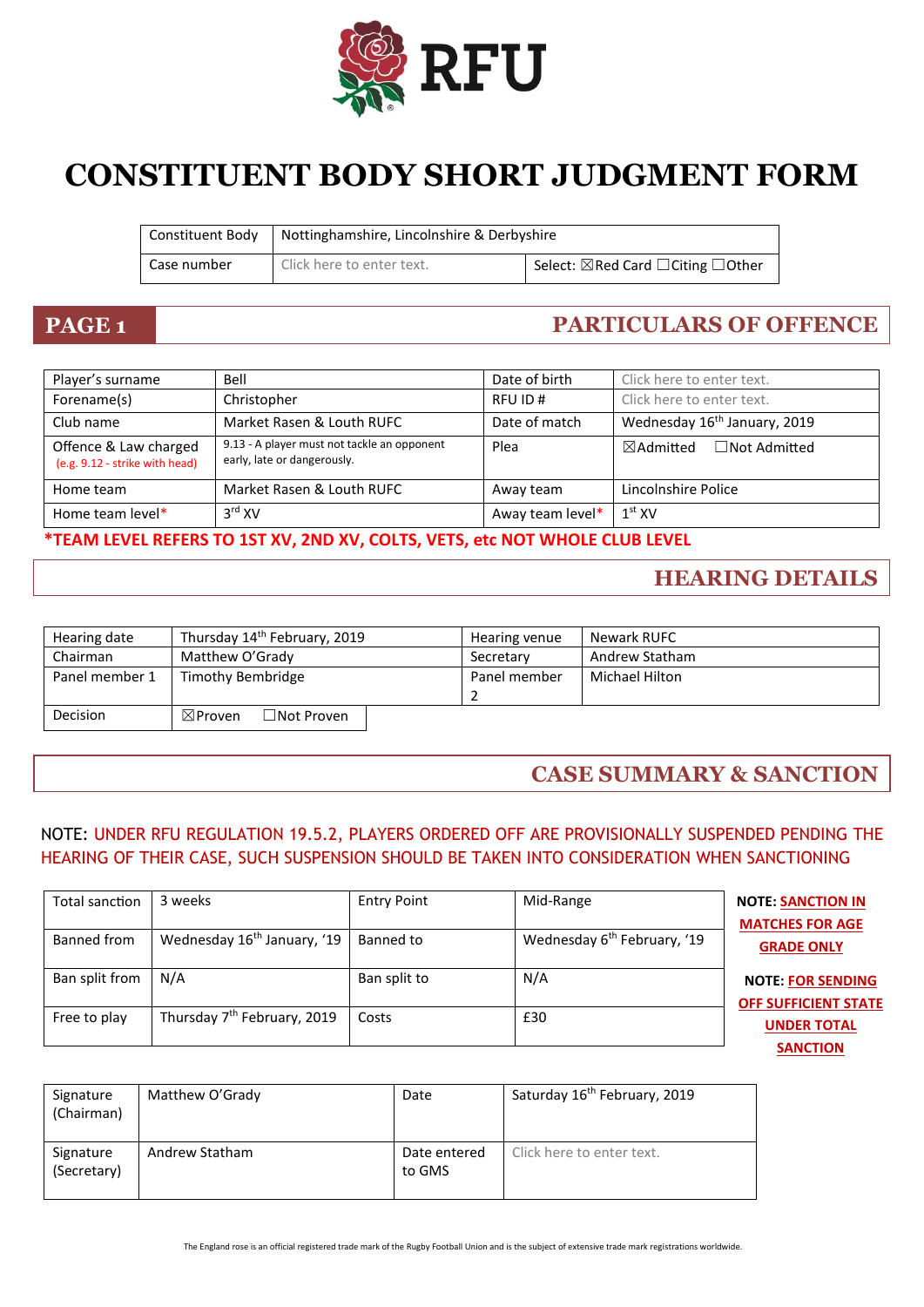### **PAGE 2 ASSESSMENT OF OFFENCE (REGULATION 19.11.8)**

| PLEASE TICK APPROPRIATE BOX:<br>□Intentional/deliberate 19.11.8(a)<br>⊠Reckless 19.11.8(b) |                                                             |  |  |  |
|--------------------------------------------------------------------------------------------|-------------------------------------------------------------|--|--|--|
| Gravity of player's actions 19.11.8(c)                                                     | Nature of actions 19.11.8(d)                                |  |  |  |
| High tackle, not directly to the head, but with prolonged                                  | High tackle, prolonged presence on neck. Player not brought |  |  |  |
| presence on neck.                                                                          | to ground.                                                  |  |  |  |
|                                                                                            |                                                             |  |  |  |
|                                                                                            |                                                             |  |  |  |
|                                                                                            |                                                             |  |  |  |
|                                                                                            |                                                             |  |  |  |
| Existence of provocation 19.11.8(e)                                                        | Whether player retaliated 19.11.8(f)                        |  |  |  |
| N/A                                                                                        | N/A                                                         |  |  |  |
|                                                                                            |                                                             |  |  |  |
|                                                                                            |                                                             |  |  |  |
|                                                                                            |                                                             |  |  |  |
|                                                                                            |                                                             |  |  |  |
|                                                                                            |                                                             |  |  |  |
| Self-defence 19.11.8(g)                                                                    | Effect on victim 19.11.8(h)                                 |  |  |  |
| N/A                                                                                        | No evidence of injury                                       |  |  |  |
|                                                                                            |                                                             |  |  |  |
|                                                                                            |                                                             |  |  |  |
|                                                                                            |                                                             |  |  |  |
|                                                                                            |                                                             |  |  |  |
|                                                                                            |                                                             |  |  |  |
| Effect on match 19.11.8(i)                                                                 | Vulnerability of victim 19.11.8(j)                          |  |  |  |
| N/A                                                                                        | High tackle to the neck. A vulnerable part of the body.     |  |  |  |
|                                                                                            |                                                             |  |  |  |
|                                                                                            |                                                             |  |  |  |
|                                                                                            |                                                             |  |  |  |
|                                                                                            |                                                             |  |  |  |
| Level of participation/premeditation 19.11.8(k)                                            | Conduct completed/attempted 19.11.8(L)                      |  |  |  |
| N/A                                                                                        | Completed                                                   |  |  |  |
|                                                                                            |                                                             |  |  |  |
|                                                                                            |                                                             |  |  |  |
|                                                                                            |                                                             |  |  |  |
|                                                                                            |                                                             |  |  |  |
|                                                                                            |                                                             |  |  |  |
| Other features of player's conduct 19.11.8(m)                                              |                                                             |  |  |  |
| Click here to enter text.                                                                  |                                                             |  |  |  |
|                                                                                            |                                                             |  |  |  |
|                                                                                            |                                                             |  |  |  |
|                                                                                            |                                                             |  |  |  |
| Entry point number<br>Top end*<br>Enter here                                               | Mid-Range 6 weeks<br>Low End Enter here                     |  |  |  |
|                                                                                            |                                                             |  |  |  |

**NOTE: STATE NUMBER OF WEEKS OR MATCHES ENTRY POINT FOR OFFENCE – ENTRY POINT IN MATCHES FOR AGE GRADE ONLY**

\*If top end, the Panel should identify an entry point between the top end and the maximum sanction (19.11.9) as set out in Appendix 2

In making the above assessment, the Panel should consider the RFU guidance (Note 2) set out in Appendix 5 (page 366) to Regulation 19. Significant weight should be given to RFU regulation 19.11.8(a), 19.11.8(h) and 19.11.8(i).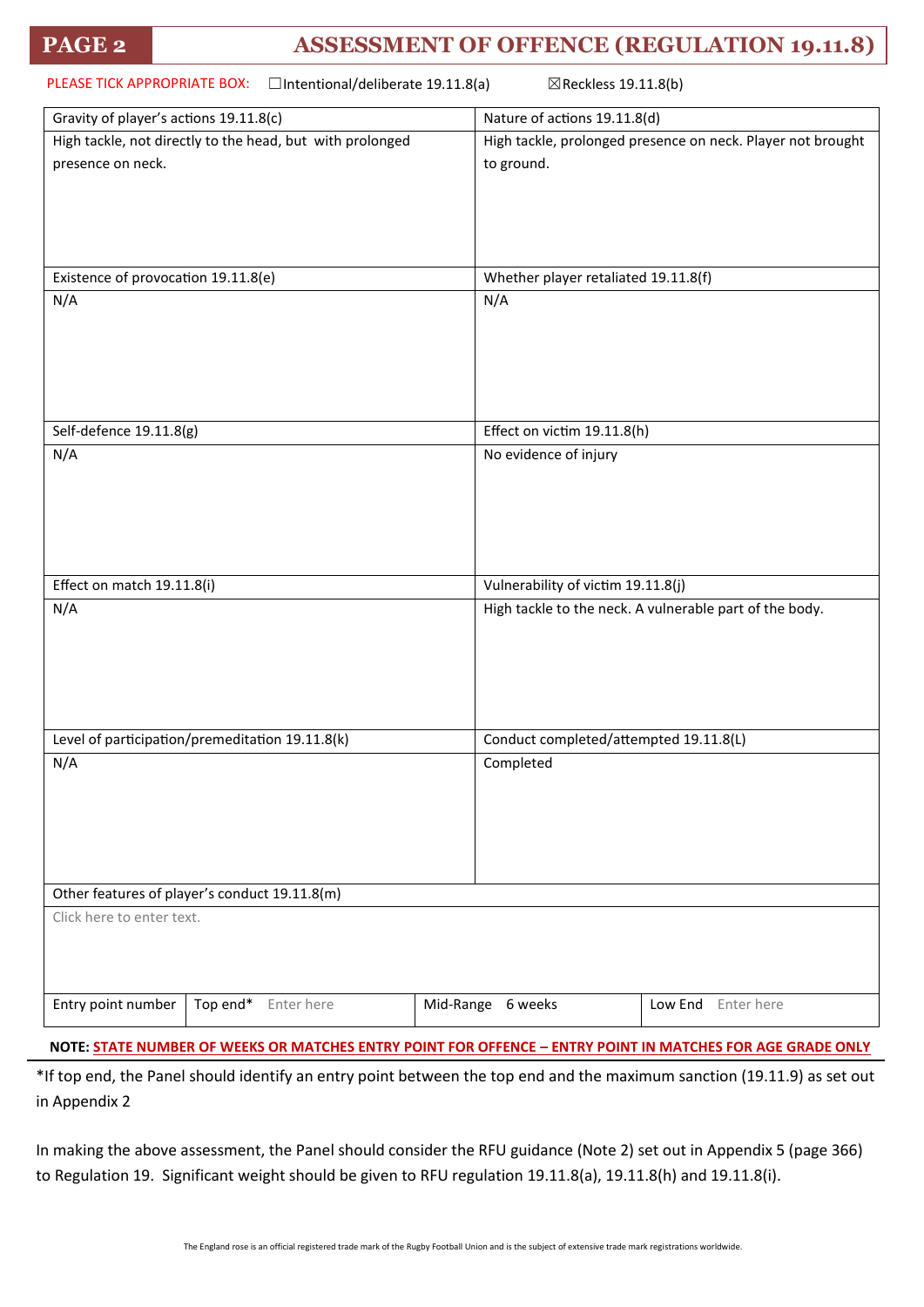### **PAGE 3 REASONS FOR ENTRY POINT**

High tackle to neck with a prolonged presence / pressure on the neck.

### **AGGRAVATING FACTORS (REGULATION 19.11.10)**

Player's status as an offender of the Laws of the game 19.11.10(a)

N/A

Need for deterrent 19.11.10(b)

N/A

Any other off-field aggravating factors 19.11.10(c)

N/A

0 weeks

Number added on: 0 weeks **NOTE: AGGRAVATING IN MATCHES FOR AGE GRADE ONLY**